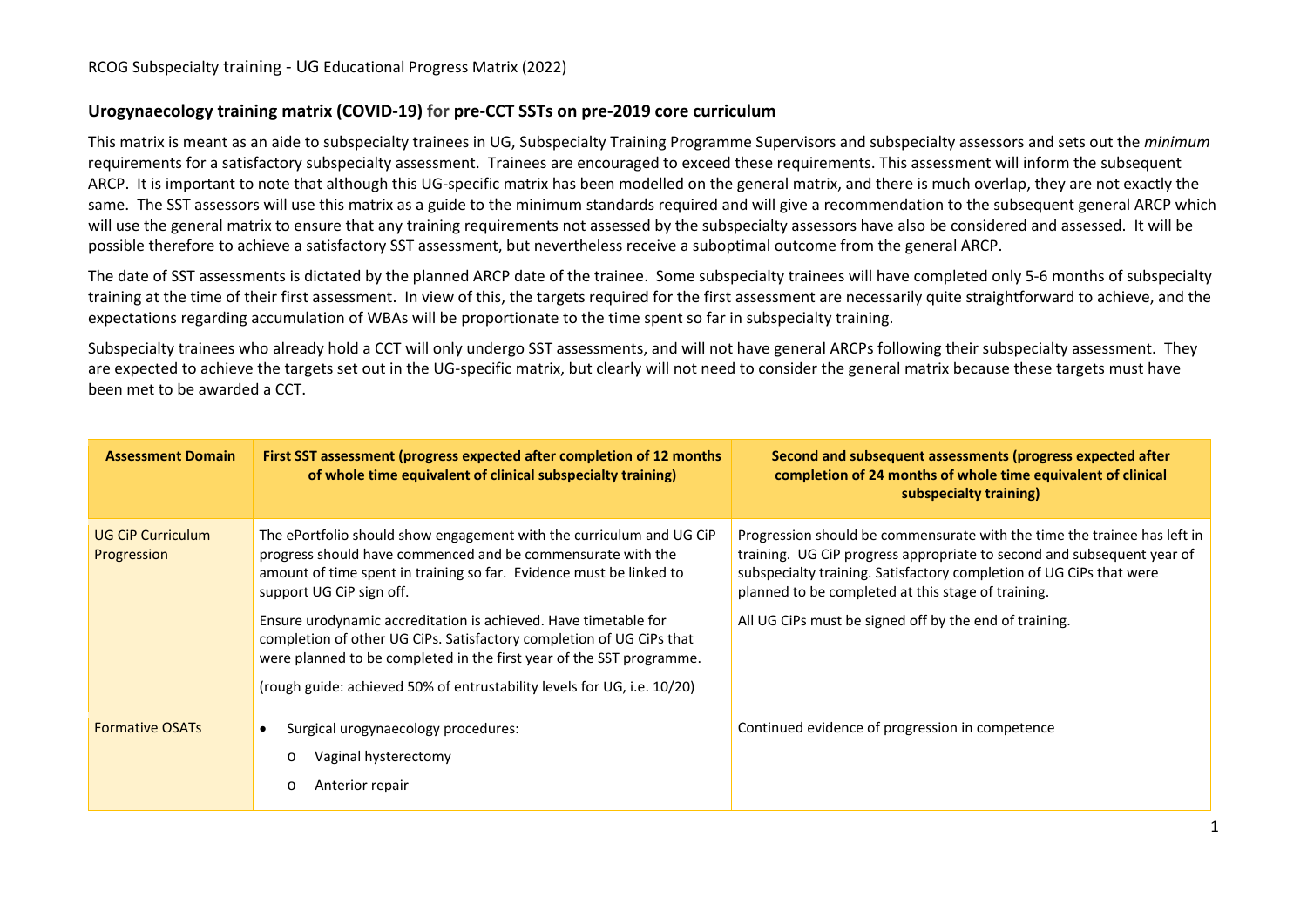|                                                                                                                   | Posterior repair<br>O                                                                                                                                                                                               |                                                                                                                                                                              |
|-------------------------------------------------------------------------------------------------------------------|---------------------------------------------------------------------------------------------------------------------------------------------------------------------------------------------------------------------|------------------------------------------------------------------------------------------------------------------------------------------------------------------------------|
|                                                                                                                   | Sacrospinous fixation<br>$\circ$                                                                                                                                                                                    |                                                                                                                                                                              |
|                                                                                                                   | Sacrocolpopexy<br>$\circ$                                                                                                                                                                                           |                                                                                                                                                                              |
|                                                                                                                   | Laparoscopic sacrocolpopexy<br>$\circ$                                                                                                                                                                              |                                                                                                                                                                              |
|                                                                                                                   | At least two first-line stress urinary incontinence procedures in<br>$\circ$<br>line with NICE guidance and as relevant to local services, e.g.<br>colposuspension (open or laparoscopic), autologous fascial sling |                                                                                                                                                                              |
|                                                                                                                   | Cystoscopy<br>$\circ$                                                                                                                                                                                               |                                                                                                                                                                              |
|                                                                                                                   | <b>BNI</b><br>$\Omega$                                                                                                                                                                                              |                                                                                                                                                                              |
|                                                                                                                   | <b>Intravesical BOTOX</b><br>$\Omega$                                                                                                                                                                               |                                                                                                                                                                              |
|                                                                                                                   | Non-Surgical Skills:                                                                                                                                                                                                |                                                                                                                                                                              |
|                                                                                                                   | Urodynamics<br>$\circ$                                                                                                                                                                                              |                                                                                                                                                                              |
| <b>Summative OSATs (at</b><br>least one OSAT<br>confirming competence<br>should be supervised by<br>a consultant) |                                                                                                                                                                                                                     | Competency in all major procedures confirmed by at least three<br>summative OSATs by more than one assessor by the end of training for<br>each by the end of training.       |
| <b>NOTSS</b>                                                                                                      | At least one NOTSS in the subspecialty as evidence of training and<br>assessment of the non-technical skills associated with the subspecialty.                                                                      | At least one NOTSS in the subspecialty as evidence of training and<br>assessment of the non-technical skills associated with the subspecialty.                               |
| Mini-CEX                                                                                                          | From next rotation (August 2022), eight mini-CEX will be required per<br>year to include at least one relevant to each module distributed through<br>the period of training.                                        | From next rotation (August 2022), eight mini-CEX will be required per<br>year to include at least one relevant to each module distributed through<br>the period of training. |
|                                                                                                                   | For assessments pre-August 2022, six will suffice unless significant<br>concerns are raised.                                                                                                                        | For assessments pre-August 2022, six will suffice unless significant<br>concerns are raised.                                                                                 |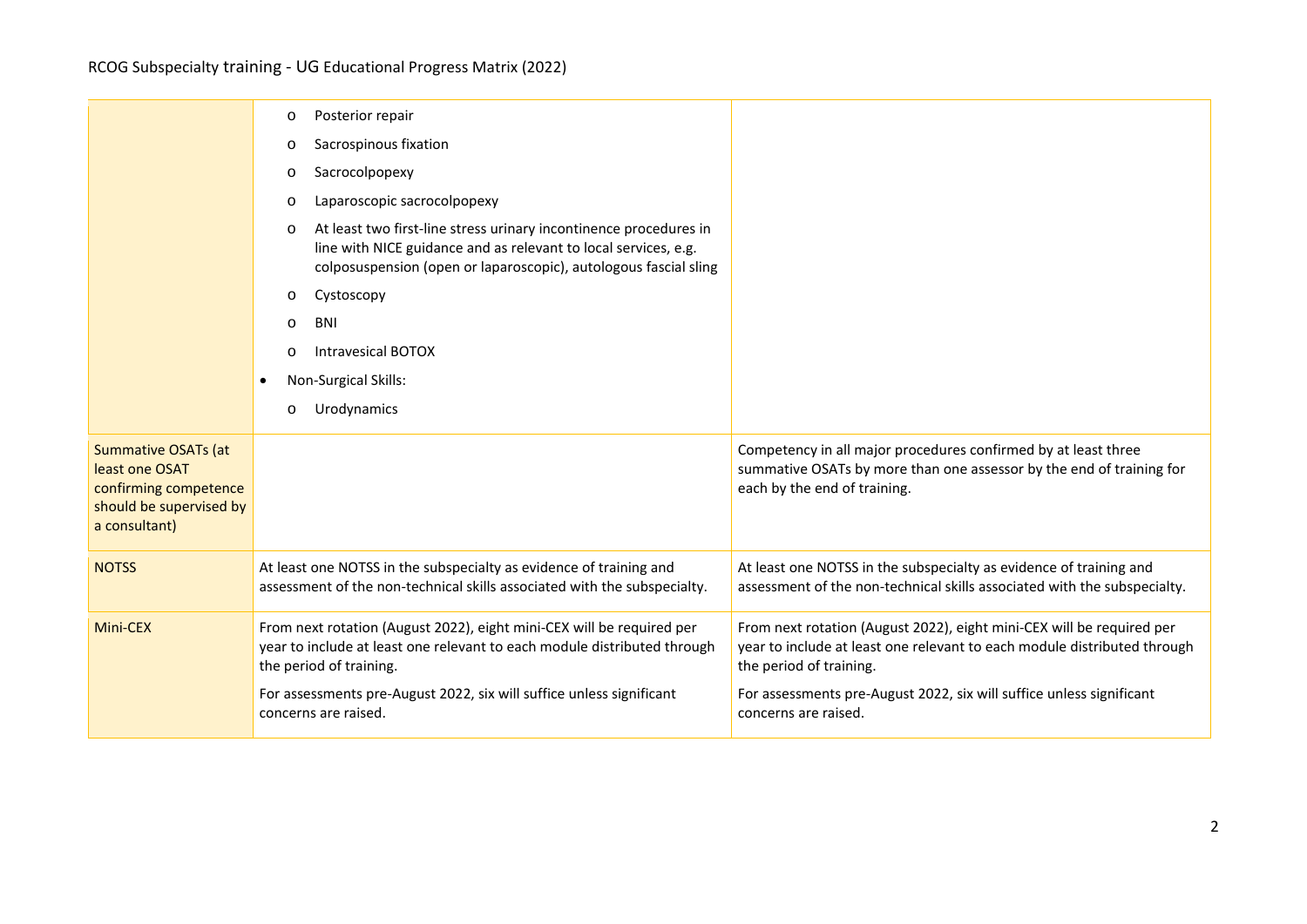| <b>CbDs</b>                                           | From next rotation (August 2022), eight CbDs will be required per year to<br>include at least one relevant to each module distributed through the<br>period of training.                                              | From next rotation (August 2022), eight CbDs will be required per year to<br>include at least one relevant to each module distributed through the<br>period of training.                                                           |  |
|-------------------------------------------------------|-----------------------------------------------------------------------------------------------------------------------------------------------------------------------------------------------------------------------|------------------------------------------------------------------------------------------------------------------------------------------------------------------------------------------------------------------------------------|--|
|                                                       | For assessments pre-August 2022, six will suffice unless significant<br>concerns are raised.                                                                                                                          | For assessments pre-August 2022, six will suffice unless significant<br>concerns are raised.                                                                                                                                       |  |
| <b>Reflections</b>                                    | From next rotation (August 2022), eight reflections will be required.                                                                                                                                                 | From next rotation (August 2022), eight reflections will be required.                                                                                                                                                              |  |
|                                                       | For assessments pre-August 2022, six will suffice unless significant<br>concerns are raised.                                                                                                                          | For assessments pre-August 2022, six will suffice unless significant<br>concerns are raised.                                                                                                                                       |  |
| Required courses/<br>required objectives <sup>c</sup> | Attend urodynamics course if not previously attended. Evidence of<br>attendance at relevant subspecialist training related courses or meeting.                                                                        | By the completion of training, it is expected that all trainees will have<br>attended courses recommended in curriculum including the Annual<br>scientific update and Surgical Masterclass at least once during their<br>training. |  |
|                                                       |                                                                                                                                                                                                                       | Evidence of attendance at a leadership/management course.                                                                                                                                                                          |  |
|                                                       | The above competencies may be achieved by attending recommended courses or by demonstrating to the subspecialty assessment panel that<br>content and learning outcomes have been achieved using alternative evidence. |                                                                                                                                                                                                                                    |  |
| Team observation (TO)<br>forms                        | From the next rotation (August 22 onwards), two separate TO1's and<br>TO2's will be required.                                                                                                                         | From the next rotation (August 22 onwards), two separate TO1's and<br>TO2's will be required.                                                                                                                                      |  |
|                                                       | For assessments pre-August 2022, one will suffice unless significant<br>concerns are raised.                                                                                                                          | For assessments pre-August 2022, one will suffice unless significant<br>concerns are raised.                                                                                                                                       |  |
| <b>Surgical logbook</b>                               | Continuous logbook documenting procedures done as lead surgeon (for<br>whole or part of procedure) or as assistant and to be uploaded on the<br>'Other Evidence' section on the ePortfolio.                           | Continuous logbook documenting procedures done as lead surgeon (for<br>whole or part of procedure) or as assistant and to be uploaded on the<br>'Other Evidence' section on the ePortfolio.                                        |  |
| Clinical governance<br>(patient safety, audit,        | Have commenced a urogynaecology relevant audit and/or service<br>development project.                                                                                                                                 | Completion of an urogynaecology relevant audit and/or service<br>development project.                                                                                                                                              |  |
| risk management and<br>quality improvement)           | Evidence of attendance at multidisciplinary team meetings on a regular<br>basis.                                                                                                                                      | <b>AND</b>                                                                                                                                                                                                                         |  |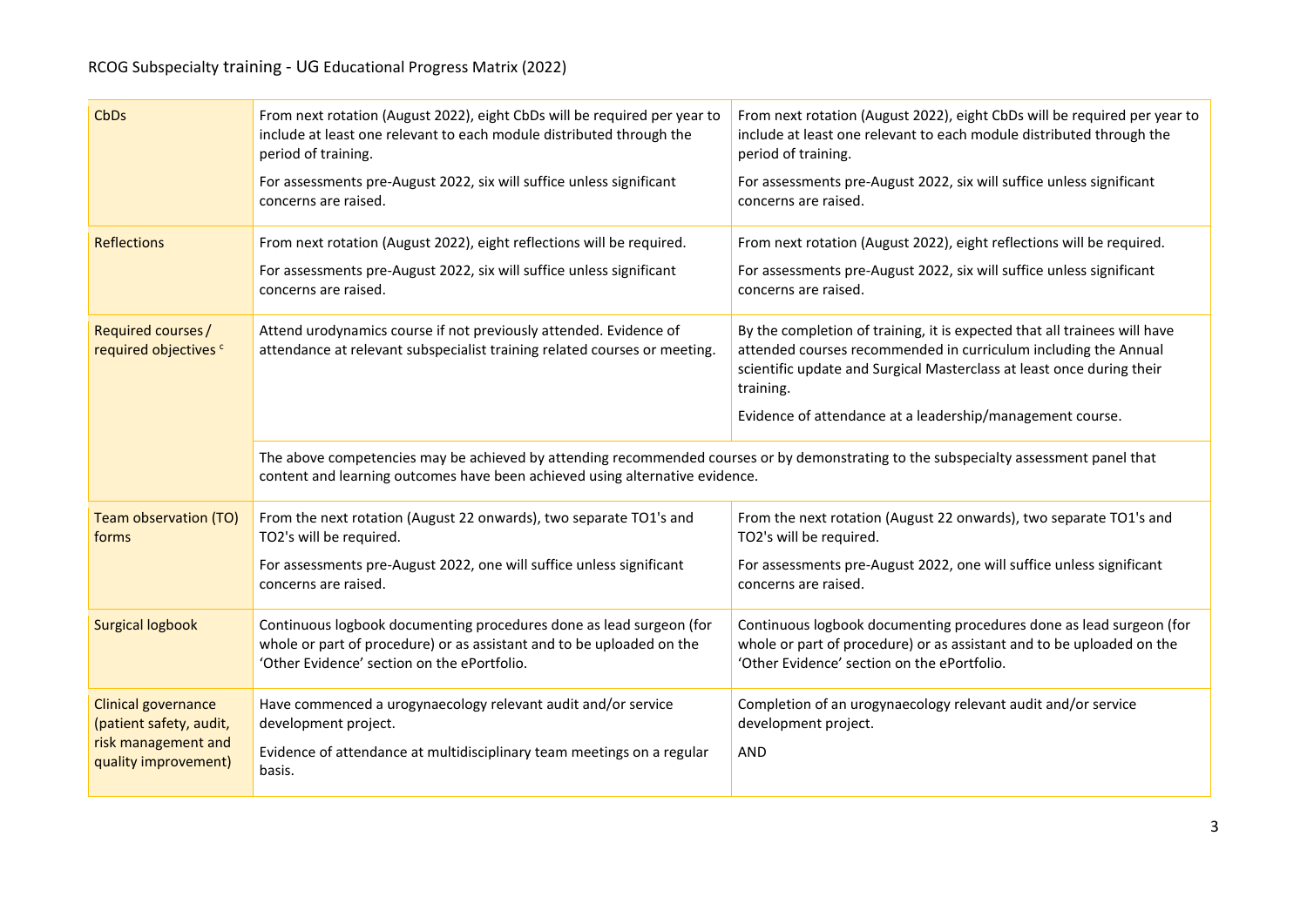|                                                         |                                                                                                                                                                     | Author of local guideline or update of existing guideline at least once<br>during training.<br><b>AND</b><br>Continued evidence of attendance at multidisciplinary team meetings on<br>a regular basis.                          |
|---------------------------------------------------------|---------------------------------------------------------------------------------------------------------------------------------------------------------------------|----------------------------------------------------------------------------------------------------------------------------------------------------------------------------------------------------------------------------------|
| <b>Teaching</b>                                         | Evidence of urogynaecology related teaching with feedback                                                                                                           | Evidence of urogynaecology related teaching with feedback.                                                                                                                                                                       |
| Research                                                | If not research exempt, have plan for satisfying criteria in accordance<br>with RCOG research criteria.<br>Ensure up to date with GCP training.                     | Have satisfied criteria in accordance with RCOG research criteria.<br>Continuing involvement with research                                                                                                                       |
| Leadership and<br>management<br>experience <sup>c</sup> | Evidence of department responsibility and working with consultants to<br>organise (e.g. office work) including organising lists and dealing with<br>correspondence. | Evidence of department responsibility and working with consultants to<br>organise (e.g. office work) including organising lists and dealing with<br>correspondence.<br>Evidence of attendance at a leadership/management course. |
| <b>Presentations and</b><br>publications                | As per annual review discussion<br>Ensure CV is competitive for consultant interviews and upload to 'Other<br>Evidence section' in the ePortfolio.                  | As per previous annual review discussion.<br>Ensure CV is competitive for consultant interviews and upload to 'Other<br>Evidence section' in the ePortfolio.                                                                     |

<sup>c</sup> All courses are no longer derogated and competencies may be achieved by attending recommended courses or by demonstrating to the ARCP panel that content and learning outcomes have been achieved using alternative evidence.

## **Further guidance on evidence required for UG CiPs in the UG SST Curriculum**

The [UG](https://elearning.rcog.org.uk/new-curriculum-2019-training-resource/curriculum-structure/advancedsubspecialty-1) Curriculum Guide developed is available for trainers and trainees to give information about what would be appropriate evidence during UG SST: UG [Curriculum](https://elearning.rcog.org.uk/new-curriculum-2019-training-resource/curriculum-structure/advancedsubspecialty-1) Guide.

## **Rules for UG CiPs:**

1. There must be some evidence linked to each UG CiP in each training year to show development in the UG CiP and for the generic competencies and skills for the following areas relevant to UG SST: 'Clinical governance', 'Teaching experience', 'Research', 'Leadership and management experience' and 'Presentations and publications' as outlined in the matrix.